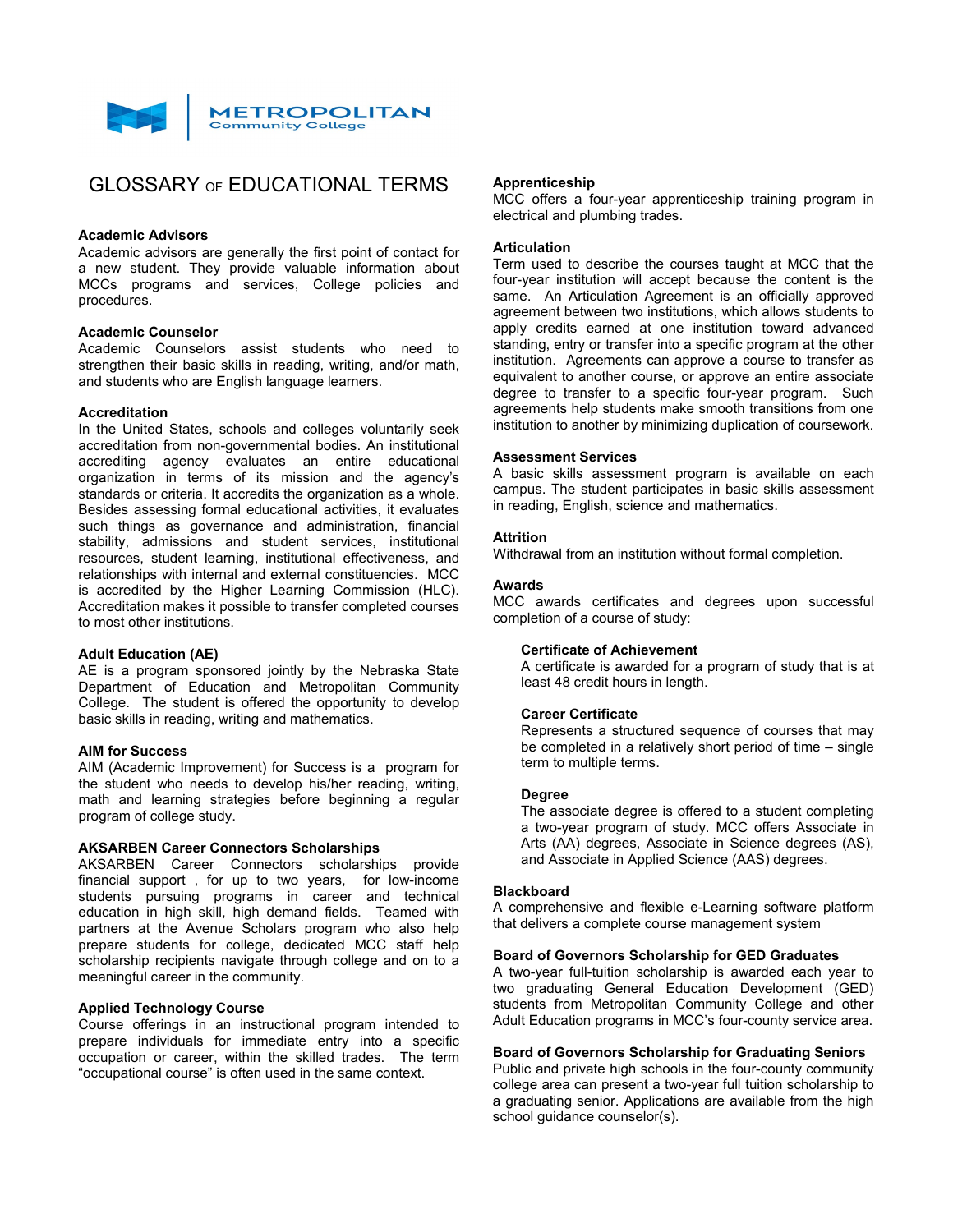## **Board of Governors Special Recognition Scholarship**

The Board of Governors of the Metropolitan Community College Area established the Special Recognition Scholarships valued at \$1,000 and no more than six scholarships are awarded each fiscal year. The scholarship is to be used only for tuition and mandatory fees at Metropolitan Community College.

## **Board of Governors Tuition Grant (BGTG)**

A recipient must have financial need and be a legal resident of Nebraska. This grant can only be used to pay tuition charges and mandatory fees. A student who has already attained a Bachelor's degree is eligible to be awarded these funds.

#### **Career Academy**

Designed to provide high school juniors and seniors with opportunities to explore various career fields and get a jumpstart on their post-secondary education.

#### **Career Services**

A wide range of career, employment and support services are available at the College's Elkhorn Valley, Fort Omaha and South Omaha campuses. Career Services staff members provide individualized assistance to people in making career decisions, seeking employment opportunities, and upgrading skills to retain employment.

## **College for Kids**

A summer enrichment program for children ages 3-12 for the purpose of introducing children and their parents to the college environment and providing a service to the constituents of MCC's four-county area.

#### **College for Teens**

A summer enrichment program for children ages 12-17 for the purpose of introducing teenagers and their parents to the college environment and providing a service to the constituents of MCC's four-county area.

## **CollegeNOW!**

CollegeNOW! is a program specifically designed for high school students to jumpstart their college education with discounted tuition. High school students who enroll in CollegeNOW! classes receive a 50 percent tuition discount.

## **College Success Navigator**

The College Success Navigator (CSN) provides proactive, ongoing, individualized support designed to help program participants persist and successfully complete their education and career goals.

## **Community College**

An educational institution operating and offering programs pursuant to Nebraska Statutes Sections 85-1501 to 85-1540.

#### **Contact Center**

The contact center is a multifaceted knowledge base available to help with students questions.

#### **Contact Hours**

Refers to the amount of time a student is in the classroom. Seattime is another term used to define contact hours.

## **Continuing Education**

The Continuing Education department offers non-credit technology, enrichment, recreational and career-oriented courses at College campuses and centers, cooperating schools, community centers, businesses and other local facilities.

## **Co-requisite**

Requirements to enter selected courses have been established. A co-requisite course is a course that is required to be taken in conjunction with another course.

#### **Course Description**

This is a statement found in the College catalog which identifies the content of a specific course.

#### **Course Number**

This number identifies a specific course, such as MATH 1220 (Business Mathematics).

#### **Course Objectives**

Each course offered in the college has defined objectives which all faculty have agreed make-up the essentials of the course. These objectives are part of the syllabus distributed at the beginning of each class. Individual instructors may determine how to best assess the extent to which students<br>have mastered these objectives: tests, homework mastered these objectives: tests, assignments, presentations, research projects.

## **Course Section**

This number, an example shown here as "1A", identifies a specific class such as BSAD 1000-1A (Introduction to Business at Elkhorn Valley on Monday, Wednesday and Friday [MWF] from 10:00 AM to 10:50 AM)

#### **Course Subject**

This four letter code identifies the area of study, such as English (ENGL).

## **Credit**

Courses that apply to a degree or certificate awarded by Metropolitan Community College or meet pre-requisites for college level courses (Credit for developmental courses does not apply toward a degree, but satisfies pre-requisites for courses in degree programs.)

#### **Credit Hour**

This is a unit used in giving credit for a course and usually determines the number of hours per week the student is in class.

## **Course Weight**

A number assigned by the state to each credit and noncredit course for funding purposes.

- 0.0 = *Nonreimbursable* programs, are those that are not reimbursed with state funding, e.g. recreational, leisure
- 1.0 = *General Education* programs, a series of core requirements for each program including courses in communication, critical thinking, information literacy, numeracy, scientific inquiry and social cultural awareness
- 1.5 = *Career Education* programs e.g. Human Services, Criminal Justice, Child Care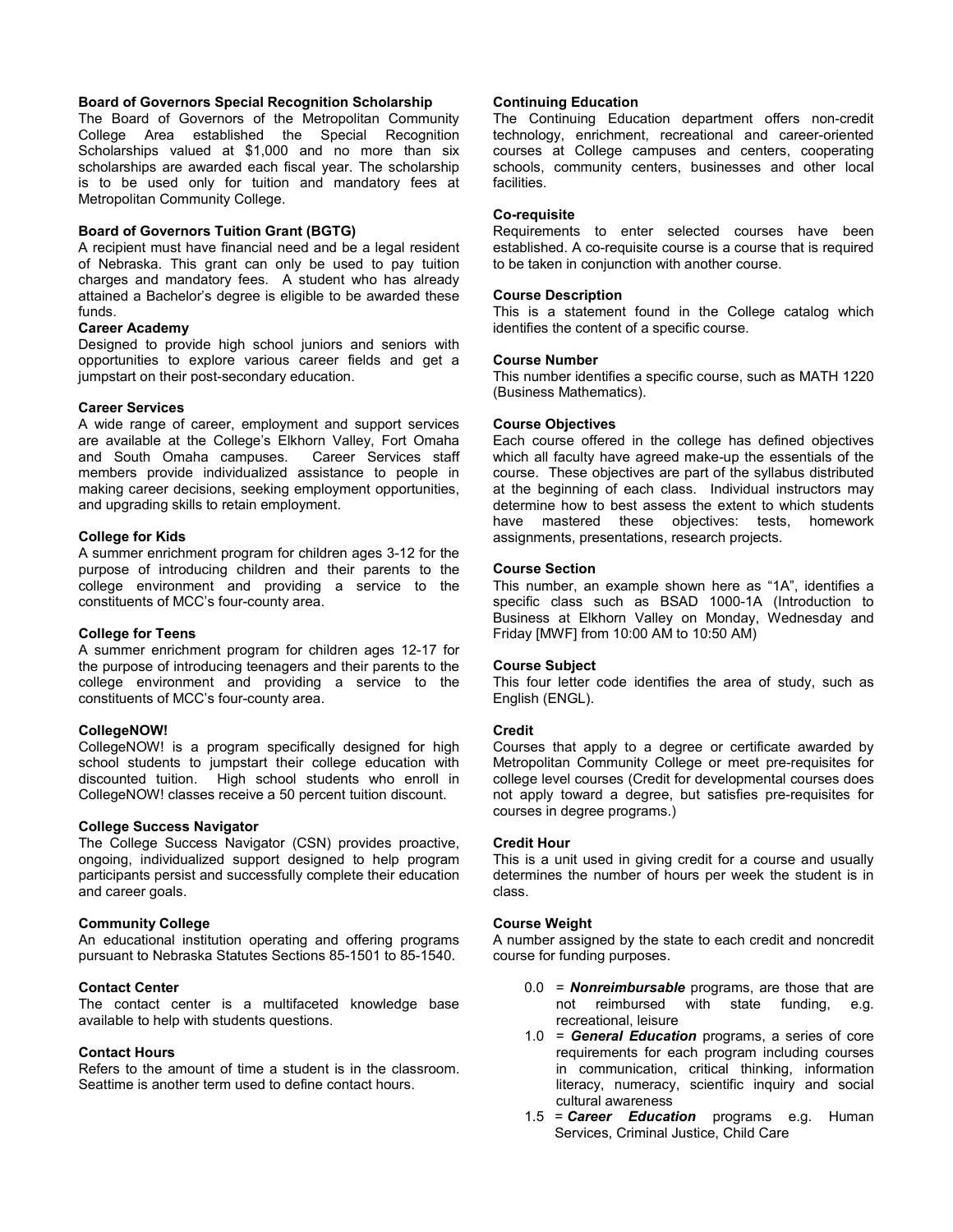2.0 = *Technical Education* programs e.g., Information Technology, Nursing, Welding, Autobody **Technology** 

## **Degrees**

See Awards

## **Development**

Institutional efforts to bring in external financial resources to supplement college budgets. This includes private donations, in-kind gifts, and public/private grants.

## **Duplicated Headcount**

Duplicated headcount counts each student for every course taken. Headcount and Seatcount are also terms associated with duplicated headcount. Unduplicated headcount counts each student only once.

## **Disability Support Services (DSS)**

DSS counselors are available on each campus to serve the needs of students with disabilities.

## **Dual Enrollment**

Partnership between MCC and high school districts throughout the greater Omaha area. Dual enrollment allows high school students to earn both high school and college credit at same time. MCC credits earned may transfer to other college or university which accepts MCC credits. Courses are taught in the individual high school classroom by high school teachers that meet the MCC faculty requirements.

## **Expected Family Contribution (EFC)**

The EFC is used to determine the applicant's eligibility for federal, state, and institutional student aid and is determined by the US Department of Education.

## **Elective**

An elective class permits the student to select a course of his/her choice to apply toward program requirements.

## **English as a Second Language Classes (ESL)**

MCC's English as a Second Language (ESL) program offers both credit and non-credit learning options for the student who needs to develop his/her English language proficiency. Both credit and non-credit classes are offered to provide a sequenced program of instruction.

## **Federal PLUS Loan**

This loan program is designed to assist the parent(s) who wants to borrow money to help pay for the educational expenses for each child who is a dependent undergraduate student. The student must be enrolled for at least six (6) credit hours.

## **Federal Stafford Student Loan Program (FSSL)**

This federal program provides low interest loan(s) to the student from lenders such as banks, credit unions, or savings and loan associations.

## **Federal Supplemental Education Opportunity Grant (FSEOG)**

Students with exceptional financial need are eligible to be awarded this grant. Priority is given to the student who is eligible for a Federal Pell Grant.

## **Federal Work Study (FWS)**

The Federal Work-Study program provides part time employment for the eligible student. Work study positions are located both on- and off-campus.

## **Flipped Classroom**

An instructional strategy that reverses the traditional educational arrangement by delivering traditional lecture materials and tests, often online, outside of the classroom and moves activities, including those that may have traditionally been considered homework, into the classroom.

## **Full-time Student**

Any student enrolled in 12 or more quarter credit hours per quarter is considered a full-time student. A student enrolled in fewer than 12 quarter credit hours is considered a part-time student.

## **FTE**

Full-Time Equivalent. One FTE is equal to 45 credit hours of instruction.

## **Gateway Program**

Gateway to College provides students who have not been successful in the high school environment the opportunity for a fresh start on a college campus.

## **General Education Development (GED)**

These classes prepare the adult for the GED examination, which is a nationally standardized test of high school equivalency for adults.

## **General Education Requirements**

A series of core requirements that must be completed by every student that completes a degree at MCC.

## **Grade Point Average (GPA)**

This is the cumulative, numerical average of the grades the student has received. The range may be from a low of 0.0 to a high of 4.0.

## **Grading System**

An alphabetical representation of academic achievement:

- $A Excellent$
- **B** Above Average
- C Average
- D Below Average
- F Failed
- $\bullet$   $I$  Incomplete
- $\bullet$   $P Pass$
- $R Re$ -enroll
- V Audit
- W Withdrawal
- Z No Grade Reported

## **Headcount**

A measure of enrollment. Unduplicated counts each student only once during the term. Duplicated counts each student for every course taken. Headcount and Seatcount are also terms associated with duplicated headcount.

## **Hybrid**

This is an alternative instructional delivery mode combining online technology and face-to-face interaction in a classroom.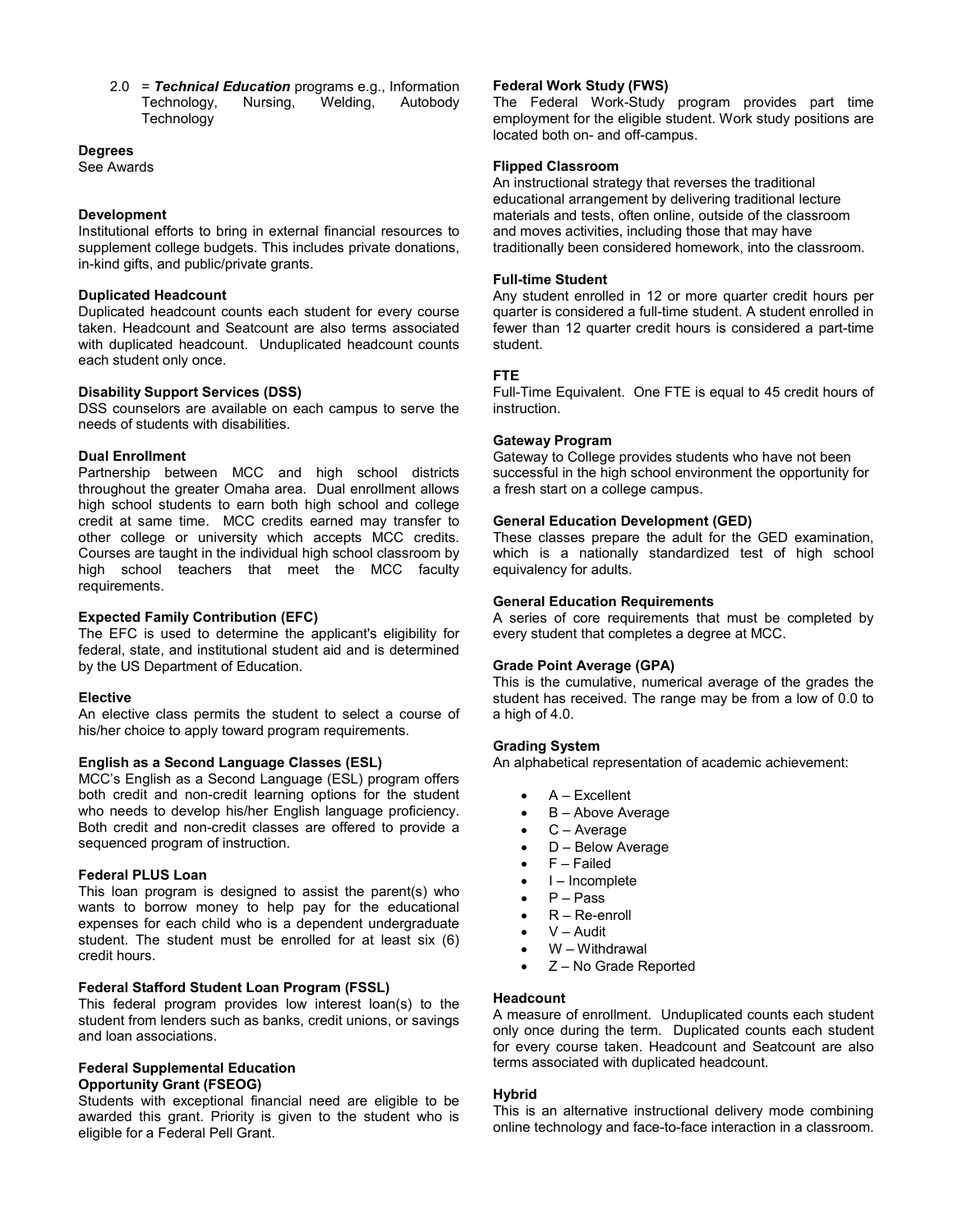Typically the mix of online and on campus contact between the instructor and the students is 50/50.

## **Independent Study**

Independent study allows a student to pursue, for credit, subject areas of interest outside of the existing College course structure.

## **International Students**

Individuals from another country that are in the US engaging in a full course of academic study in an accredited educational program that has been designated by the Bureau of Citizenship and Immigration Services and the Department of Homeland Security.

## **Internship**

This is work related to the student's program of study for which s/he receives college credit. The internship is generally taken near the end of a program of study.

## **Learning Management System**

Software application used to plan, implement, and assess a specific learning process. It provides an instructor with a way to create and deliver content, monitor student participation, and assess student performance.

## **Lifelong Learning**

A process or system through which individuals are able and willing to learn at all stages of life, from preschool years through old age.

## **Major**

A major indicates a specific group of classes needed to complete a certificate or degree program. It is also referred to as the program of study.

## **Math Centers**

Math Centers provide specialized drop-in math assistance, tutorial software and preparation for math placement exams and are available to all students taking MCC math classes.

## **MyWay**

Formerly known as WebAdvisor, MyWay is MCC's online service that is available to students to access the following:

- Register for credit and non-credit classes
- View grades and class schedule
- Request official transcripts
- Drop classes
- Change address
- Obtain account summary by term
- Make a payment
- View and print degree audit
- Online courses

## **Nebraska State Grant (NSG)**

Nebraska residents with exceptional financial need are eligible to be awarded this grant. The student must also be eligible for a Federal Pell Grant.

## **Noncredit**

Refers to programs and courses that are not awarded college academic credit.

## **Non-Resident**

An individual who does not qualify for the resident tuition rate and is not an international student is considered a nonresident and his/her assessed tuition is according to the nonresident schedule.

## **Online Courses**

Coursework, assignments and testing are all completed online via the Internet. Students can complete their coursework at the time of day and a place convenient to them.

## **Option**

A degree or certificate option is a specialization within a program. A degree or certificate is awarded for the program, not the option.

## **Part-Time Student**

Any student enrolled in fewer than 12 quarter credit hours is considered a part-time student. A student enrolled in 12 or more quarter credit hours is considered a full-time student.

## **Passport Program**

The Passport Program is a learning community for students interested in starting at MCC then transferring to a four year institution. The Program is offered in a block schedule and requires students to complete a pre-determined series of courses for 1 to 3 quarters.

## **Pell Grant**

This Federal program provides a direct grant to the student to help pay college costs. Amounts awarded to the student depend on the cost of education, financial need and student's enrollment status.

## **Persistence**

A standard measure of attrition. The degree to which a student persists in attaining her/his educational goal.

## **Prerequisite**

Requirements to enter selected courses have been established. The student must complete these requirements before enrolling in the course.

## **Program of Study**

A program of study indicates a specific group of classes needed to complete a certificate or degree program. It is also referred to as the major.

## **Quarter**

This is one of four periods of instruction offered at MCC: Summer (SS), Fall (FA), Winter (WI) and Spring (SP). Each quarter is approximately 11 weeks in length.

## **Registration Specialists**

Assist students with choosing and scheduling classes.

## **Resident**

A student qualifies to register for resident tuition rates at Metropolitan Community College if s/he meets one of the following criteria:

• Has a Nebraska mailing address (PO Box not acceptable).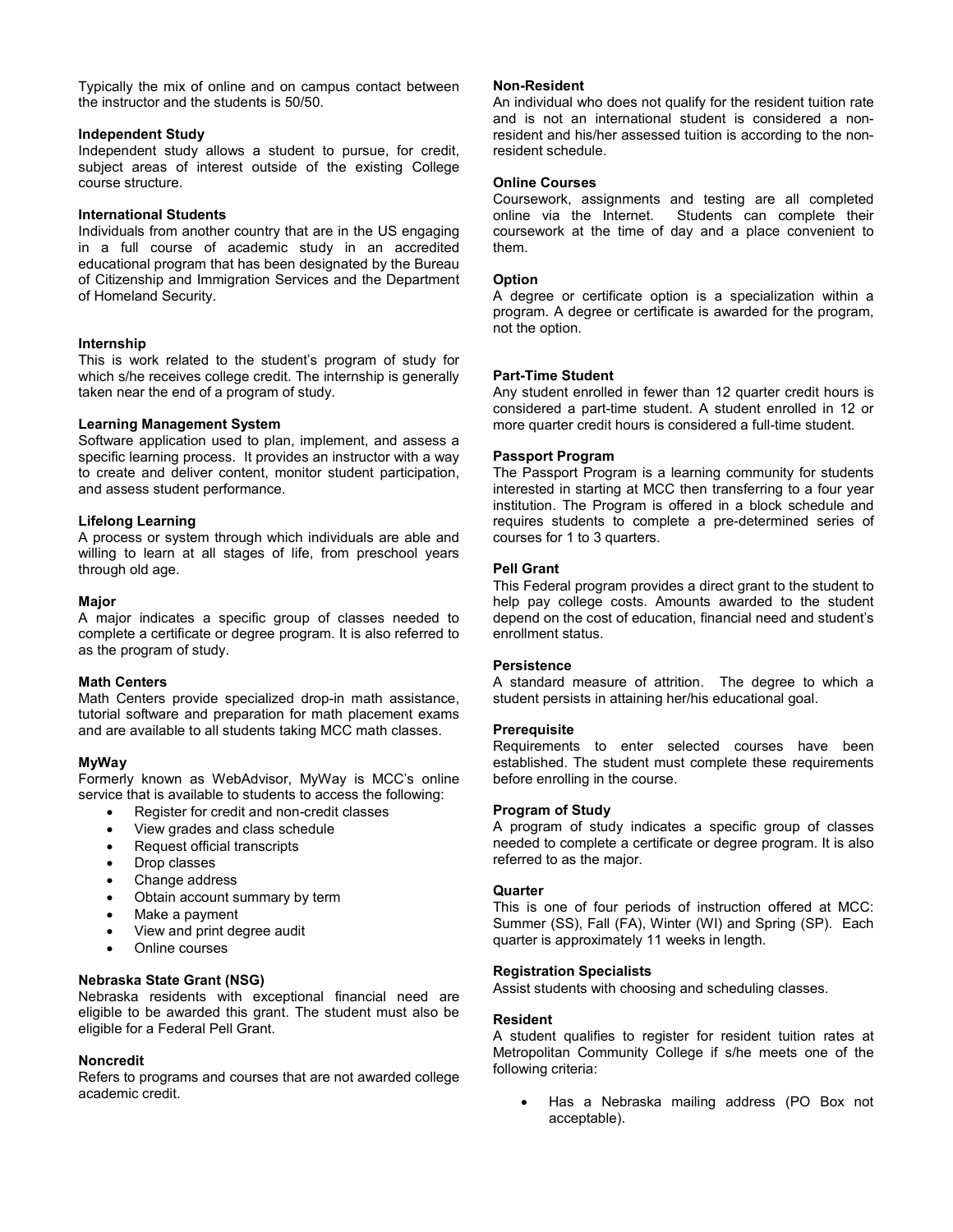- Is a minor whose parents or legal guardian have a Nebraska mailing address (PO Box not acceptable).
- Is married to a spouse who has a Nebraska mailing address (PO Box not acceptable).
- Has attended or graduated from a Nebraska secondary school during the school year immediately prior to registration at MCC.

## **Retention**

A student is "retained" when they return the following term (term-to-term retention) or the following academic year (yearto-year retention).

## **Seatcount**

A measure of duplicated headcount. Duplicated counts each student for every course taken.

# **Single Parent Homemaker Services**<br>Located at the Fort Omaha

at the Fort Omaha Campus, Single Parent/Homemaker provides a wide range of special support services, workshops and personal assistance to single parents, single pregnant women and displaced homemakers.

## **Special Assistance Grant (SAG)**

This grant is designed to pay tuition and provide an allowance for mandatory fees, books, and supplies for the underemployed/unemployed student who has financial need as determined by the Financial Aid and Veteran Services Office. The recipient may only enroll in one class or less than six (6) quarter credit hours.

## **Tenth Day**

State aid enrollment is computed using as a cutoff date the tenth  $(10<sup>th</sup>)$  day of instruction (business day) of each term. Tenth day data is not the same as audited or year-end data and should be interpreted as a snapshot of the term.

## **Term**

This is one of four periods of instruction offered at MCC: Summer (SS), Fall (FA), Winter (WI) and Spring (SP). Also known as quarter, each term is approximately 11 weeks in length. The student must register and pay for each term s/he attends. The academic year begins with Fall term.

## **Transcript**

An official record of the grades earned in an institution.

## **Transfer**

The conveyance of a student's credits from one institution to another.

## **TRIO Services**

Specialized TRIO Services counselors are assigned to each campus to provide assistance and support to the student from a low-income, first generation, disabled or educationally disadvantaged background. Program objectives help the student address educational deficiencies and overcome barriers of higher education.

## **Tutoring**

Subject-oriented instruction is offered through the learning centers, math centers and writing centers by certified tutors.

## **Unduplicated Headcount**

Unduplicated counts each student only once during the term. Duplicated counts each student for every course taken. Headcount and Seatcount are also terms associated with duplicated headcount.

## **Vocational Education**

Training for a specific vocation in industry or trade. Often referred to as "Applied Technology" education.

## **Work Study Programs**

The programs are campus-based financial aid programs funded by the federal and state governments and by the institution.

## **Writing Centers**

The Writing Centers provide specialized writing assistance. They are open to all students enrolled in the College in either credit or non-credit classes.